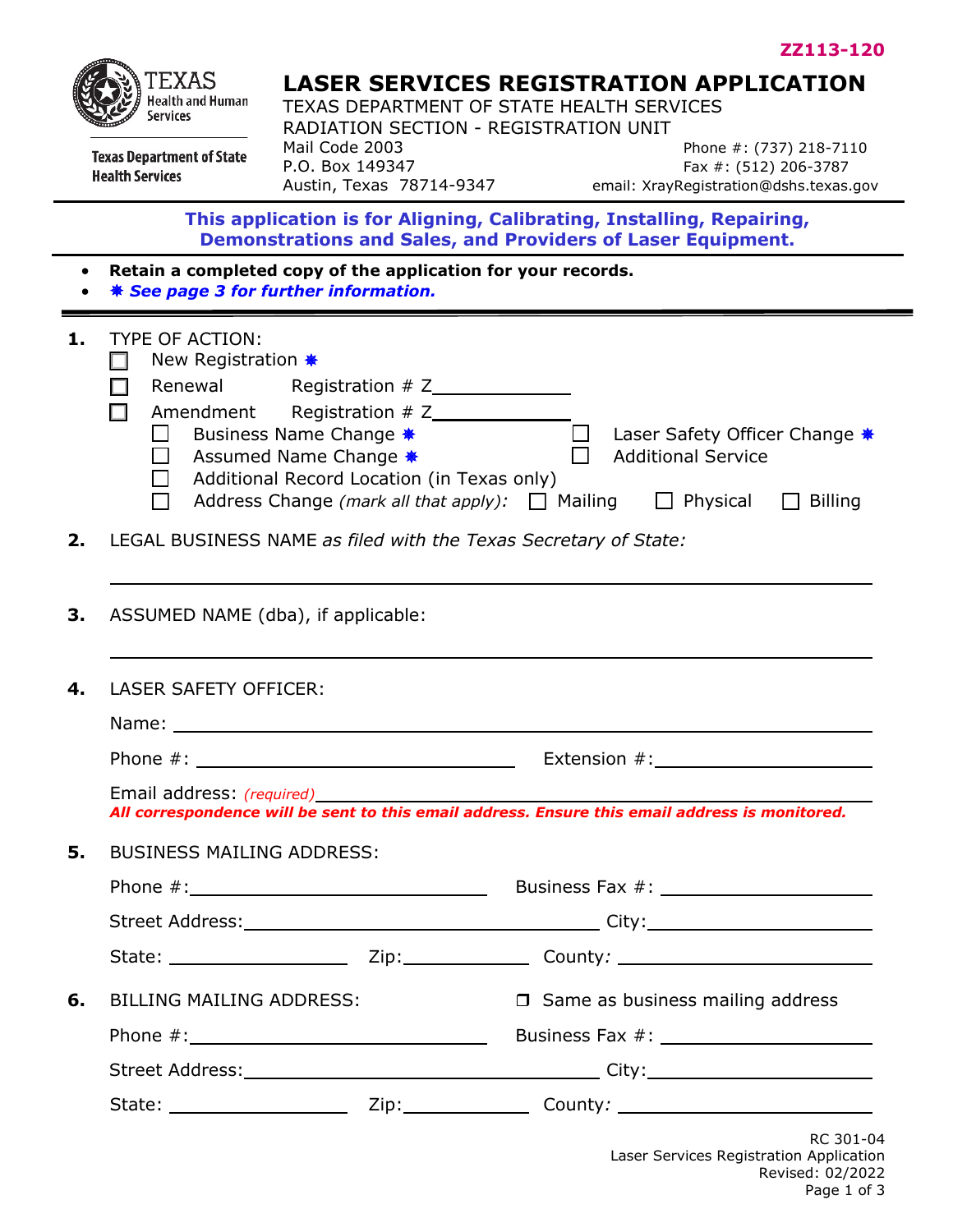| <b>LEGAL NAME:</b> |  |
|--------------------|--|

| PHYSICAL ADDRESS IN TEXAS:                                                                                                                               | $\Box$ Not applicable, no Texas address |  |
|----------------------------------------------------------------------------------------------------------------------------------------------------------|-----------------------------------------|--|
|                                                                                                                                                          |                                         |  |
|                                                                                                                                                          |                                         |  |
|                                                                                                                                                          |                                         |  |
| <b>TYPE OF SERVICE (check all that apply):</b>                                                                                                           |                                         |  |
| Align, Calibrate, Install, and Repair: Align, calibrate, install, or repair to ensure a laser<br>is operating according to manufacturer's specification. |                                         |  |
|                                                                                                                                                          |                                         |  |

| Demonstration and Sales: Involves an individual who energizes or causes a laser to |
|------------------------------------------------------------------------------------|
| be energized to demonstrate or sell the equipment.                                 |

| Provider of Equipment (POE): An entity that leases a laser on a routine basis to a |  |
|------------------------------------------------------------------------------------|--|
| facility for limited time periods.                                                 |  |

Will you provide personnel to operate equipment?

No

Yes. Submit a copy of the Operating & Safety Procedures with this application.

**SIGNATURES:** This application is to be signed by Laser Safety Officer **and** Applicant.

## **9. LASER SAFETY OFFICER (LSO)**:

- I certify that I will fulfill the duties and accept the responsibilities of the LSO as required in 25 TAC §289.301 as applicable.
- I certify that all the information provided herein is true and correct to the best of my knowledge and will comply with all applicable provisions of 25 TAC §289.301.

Typed or printed name Title

Signature Date Date Communications and Date Date

## **10. APPLICANT, OR PERSON DULY AUTHORIZED TO ACT ON BEHALF OF THE APPLICANT:**

*Certification must be made by the Administrator, President, CEO, COO, CFO, Partner, or Owner.* 

I certify that all the information provided herein is true and correct to the best of my knowledge and will comply with all applicable provisions of Title 25, Texas Administration Code, Chapter 289*.* 

Typed or printed name Title

Signature Date Date Date Date Date Date Date